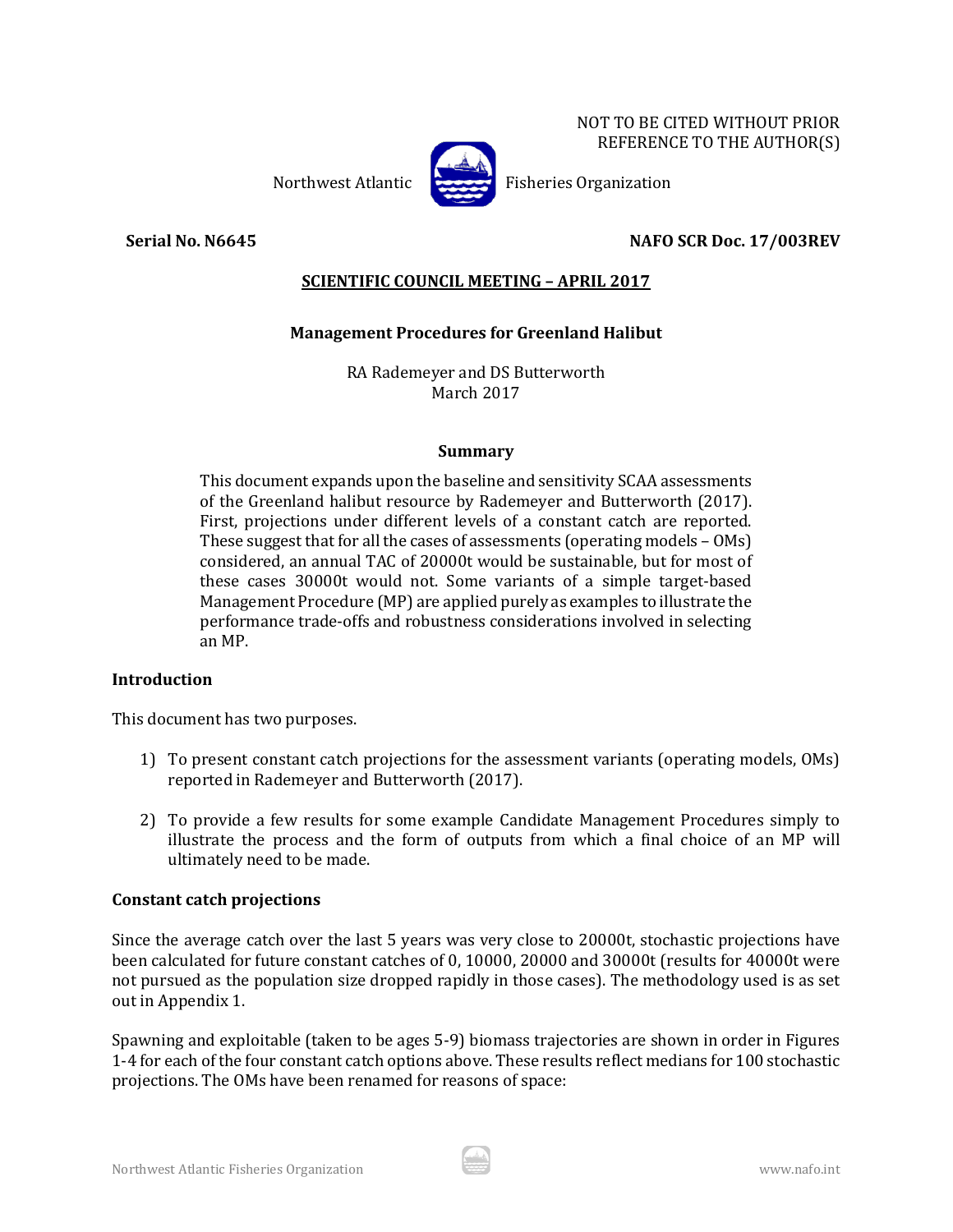1a/b: baseline; 2a/b: 10+ plus group; 3a/b: *M*=0.12; 4a/b: 10+ and *M*=0.12; 5a/b: O1 survey series; 6a/b: O2 survey series; 7a/b: O3 survey series; 8a/b: *h*=0.5; and 9a/b: *M* increase;

where the a/b subscripts refer to the StartA and StartB baselines respectively.

# *Discussion*

A few features of the projections perhaps worthy of note are the following.

- Projections are hardly sensitive to the StartA *vs* StartB baseline assessment (OM) differentiation.
- OM 8 with a low value of stock-recruitment steepness, *h*, shows the fastest biomass increases, but note (Rademeyer and Butterworth, 2017) that it exhibits a notably worse (penalised) log likelihood value in the model fit to the data.
- OM 9, with an increasing natural mortality *M* at higher ages, shows early saturation as regards biomass increase.
- The behaviour for the other OMs is fairly similar.
- These patterns are broadly preserved as the constant future catch is increased to higher levels.
- An annual catch of 20000t is sustainable for all OMs in terms of medians of projected abundance distributions.
- When that catch level is increased to 30000t however, biomasses decrease for all cases except for those with lower steepness *h* or *M* increasing with age.

## **Example Candidate Management Procedures**

The algorithm for the example Candidate Management Procedures (CMPs) presented here is empirical. It calculates an increase or decrease of the TAC as a function of the difference between a biomass index and a target level for that index. The basis for the associated computations is set out below, with the tuning parameters for the examples reported given in Table 1.

$$
TAC_{y+1} = \omega TAC_y \left( 1 + \gamma_{up/down}(J_y - 1) \right)
$$
\nwhere

 $TAC<sub>v</sub>$  is the TAC recommended for year *y*,

 $\omega$ ,  $\gamma_{up}$  and  $\gamma_{down}$  are tuning parameters ( $\gamma_{down}$  if  $J_y < 1$  and  $\gamma_{up}$  if  $J_y \ge 1$ )

 $J_v$  is a measure of the immediate past level in the abundance indices that are available to use for calculations for year *y*; for this example three series have been used, with *i* = 1, 2 and 3 corresponding respectively to Canada Fall

2J3K, EU 3M 0-1400m and Canada Spring 3LNO:

$$
J_y = \frac{1}{3} \sum_{i=1}^3 \frac{J_{curr}^i}{J_{target}^i} \tag{2}
$$

with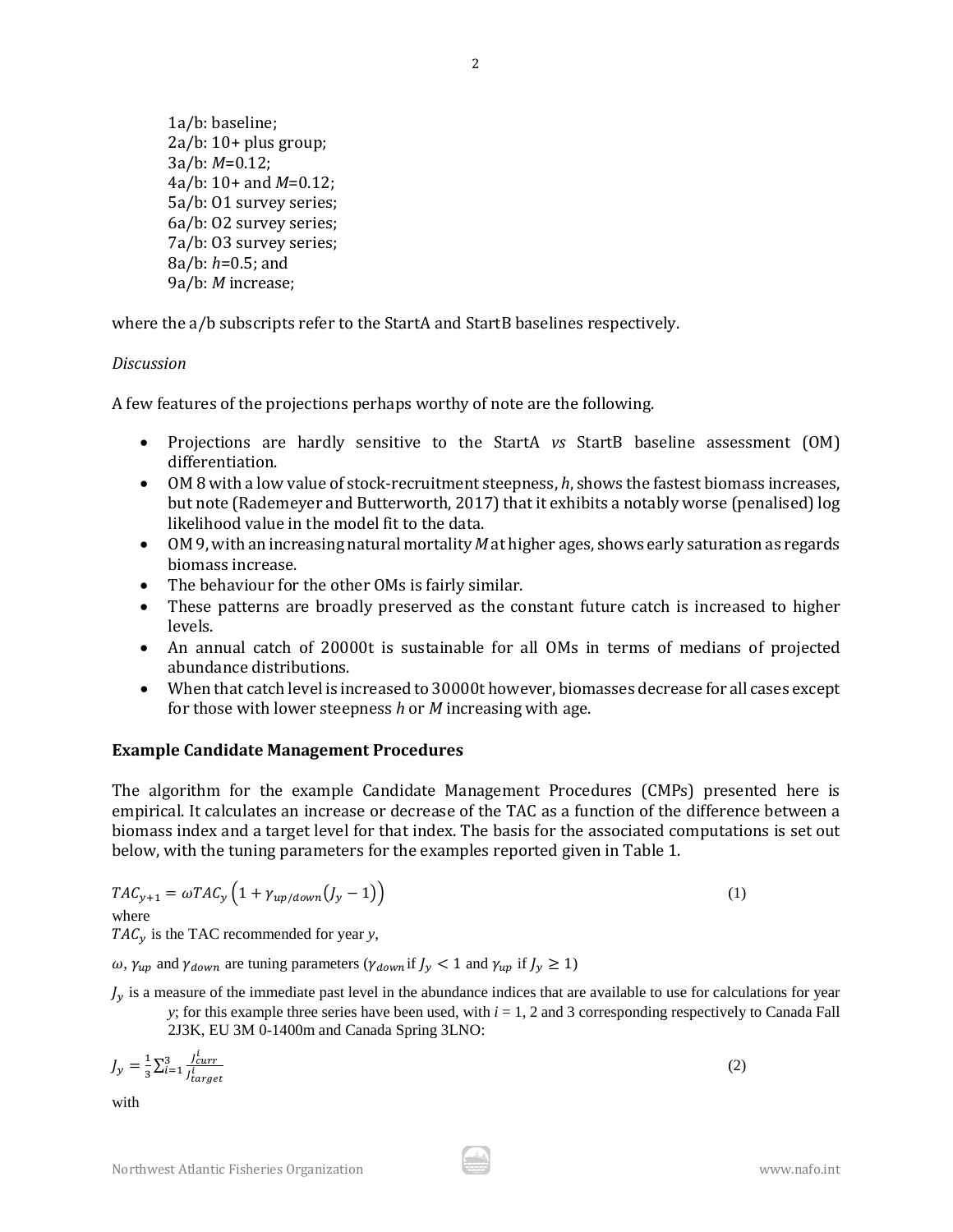$$
J_{curr}^i = \frac{1}{5} \sum_{y'=y-5}^{y-1} I_{y'}^i
$$
\n(3)

$$
J_{target}^{i} = \frac{1}{5} \sum_{y'=2011}^{2015} I_{y'}^{i}
$$
 (4)

Note the assumption that when a TAC is set in year *y* for year *y*+1, indices will not at that time yet be available for the current year *y*.

3

Constraints on the maximum allowable annual change in TAC can be applied, i.e.:

if 
$$
TAC_{y+1} > TAC_y(1 + \Delta_{up})
$$
 then  $TAC_{y+1} = TAC_y(1 + \Delta_{up})$  (5)  
and  
if  $TAC_{y+1} < TAC_y(1 - \Delta_{down})$  then  $TAC_{y+1} = TAC_y(1 - \Delta_{down})$  (6)

|                  | $\omega$ | Yup  | Ydown | $\Delta_{up}$ | $\Delta_{down}$ |
|------------------|----------|------|-------|---------------|-----------------|
| CMP1             |          | 0.05 | 0.05  | 0.15          | 0.15            |
| CMP <sub>2</sub> |          | 0.05 | 0.10  | 0.15          | 0.15            |
| CMP <sub>3</sub> |          | 0.03 | 0.07  | 0.15          | 0.15            |
| CMP4             | 1.05     | 0.05 | 0.05  | 0.15          | 0.15            |

**Table 1**: Tuning parameters for the example CMPs considered here.

The projection procedure used for the example CMP tests is set out in Appendix 1.

Figure 5 plots projected catch and spawning and exploitable biomass for StartA baseline OM for management under CMP1. Median and 90% PI are shown as well as 10 actual trajectories ("worm plots").

Figure 6 compares medians and 90% PI for a series of catch and biomass related performance statistics for the StartA baseline OM under a 20000t constant catch and the four example CMPs to illustrate the trade-offs amongst these performance statistics across the CMPs. Note that the average annual catch variation (AAV) is not zero for the constant catch case because the constant 20000t catch starts in 2018, while the AAV is computed from 2017 (for which a TAC and catch of 14 799t is assumed).

As in Figure 6, Figure 7 compares medians and 90% PIs for a series of performance statistics, but this time across a selection of four OMs under CMP1 to provide some indication of the robustness of that CMP to alternative underlying resource dynamics. The four OMs selected for this illustration are 1a/b (the two baselines); 6a (fitted to the O2 selection of survey series); and 9a (an increase in *M* with age).

# *Discussion*

It is first important to stress that the results here are **examples** shown for the purpose of providing **illustrations** of the concepts and comparisons involved in the process of developing and selecting an MP. They are **not** put forward as serious candidates for a final MP – the development and testing of such candidates will occur in the next step of the overall process.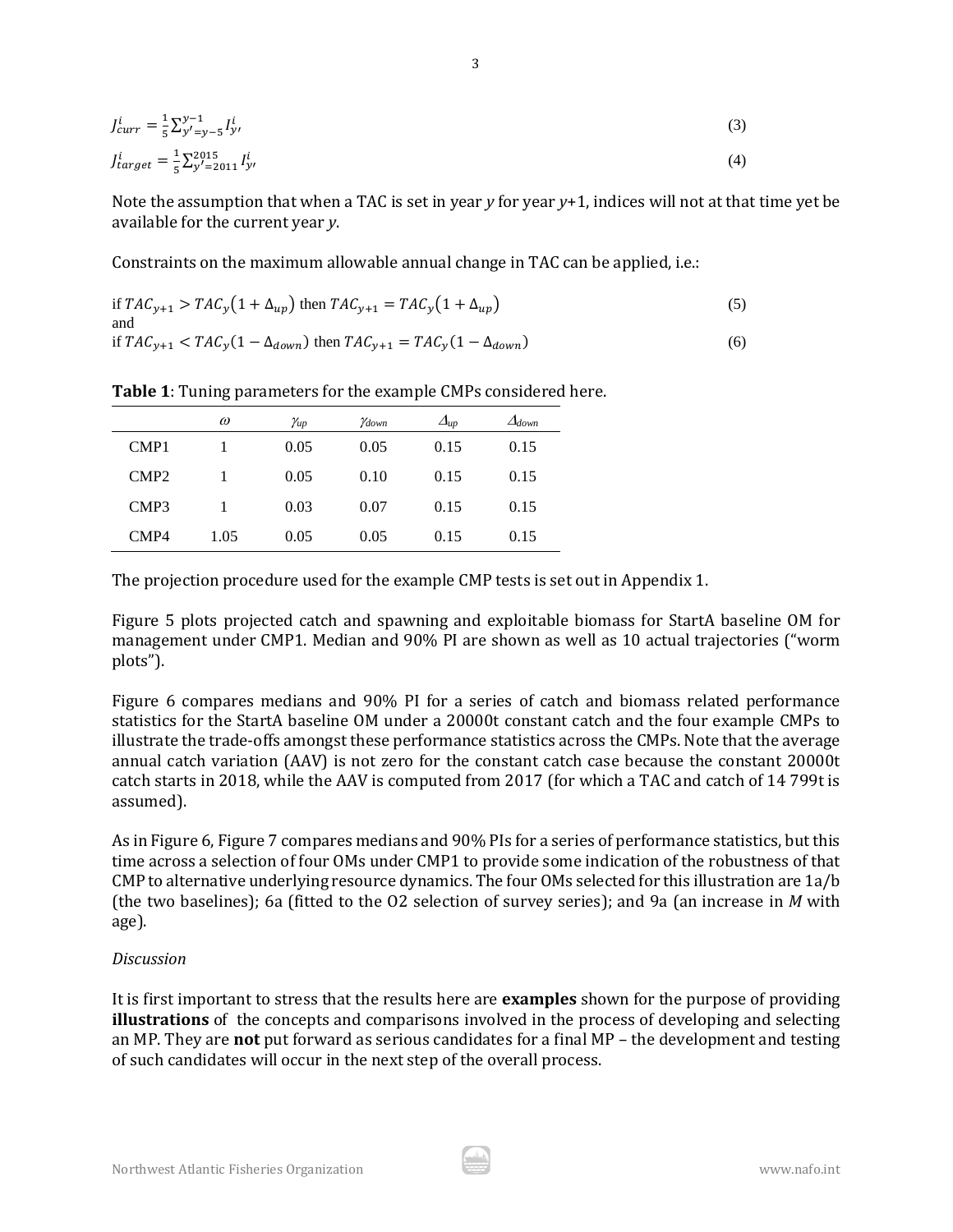In Figure 5 which illustrates the range of trajectories possible for catch and biomass under CMP1 for the StartA baseline OM, note that these are deterministic for the first few years. The reason is that stochasticity/uncertainty in the resource dynamics here is introduced only through recruitment uncertainty from 2011 onwards. It is important to realise that the Probability Interval (PI) envelope plots are not trajectories (nor is the median), but reflect a series of values of statistics for distributions simulated for each year. This becomes clear when considering the individual trajectories ("worm plots") shown, which each exhibit considerable variability.

Figure 6 is intended to illustrate trade-offs between performance statistics across different CMPs. While CMP1, CMP2 and CMP3 show substantial increases in biomass but only moderate increases in averages catch, CMP4 in contrast leads to much higher catches but at the expense of a decreases in biomass as well as much higher inter-annual TAC variation than the some 2% indicated for the three other CMP examples.

Figure 7 relates to robustness: given uncertainty about the true dynamics of the resource, there needs to be a check that the anticipated performance of any MP potentially selected does not vary substantially across the different OMs which reflect that uncertainty. Only four OMs have been included in Figure 7, given that it is intended to be no more than illustrative. Anticipated future performances for the two baseline OMs under CMP1 are very similar, despite their large differences in estimates of historical abundance. By comparison, for the two other OMs shown (6a for the OM fitted to the O2 selection of survey series and 9a for an increase in *M* with age), biomass increases are larger, but TACs are less and the inter-annual TACs appreciably less for OM 9a.

# **Reference**

Rademeyer, RA and Butterworth, DS. 2017. Initial applications of Statistical Catch-at-Age assessment methodology to the Greenland halibut resource. NAFO document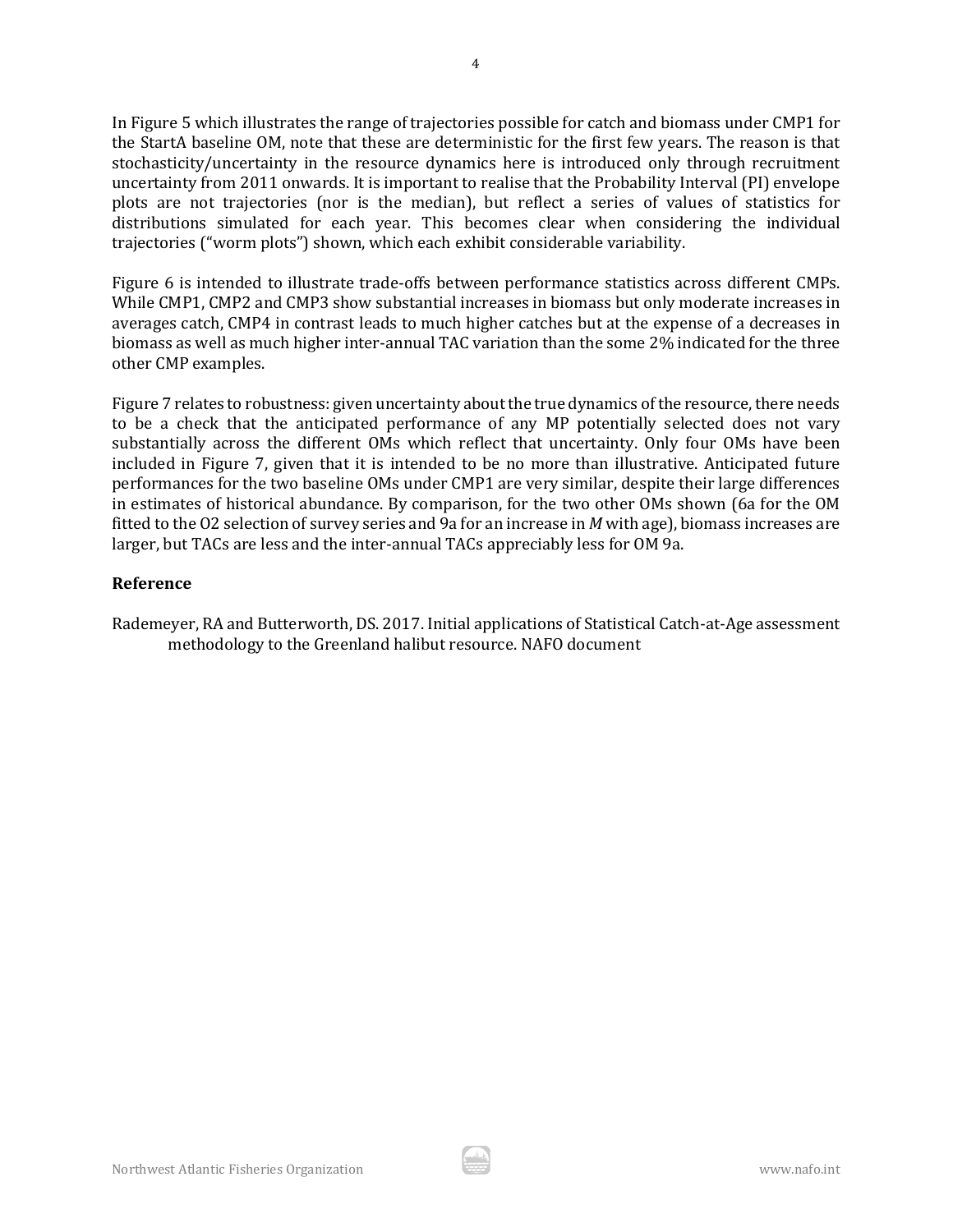

**Fig. 1**. Catch=0, constant catch projections for all OMs (medians).



**Fig. 2**. Catch=10000t, constant catch projections for all OMs (medians).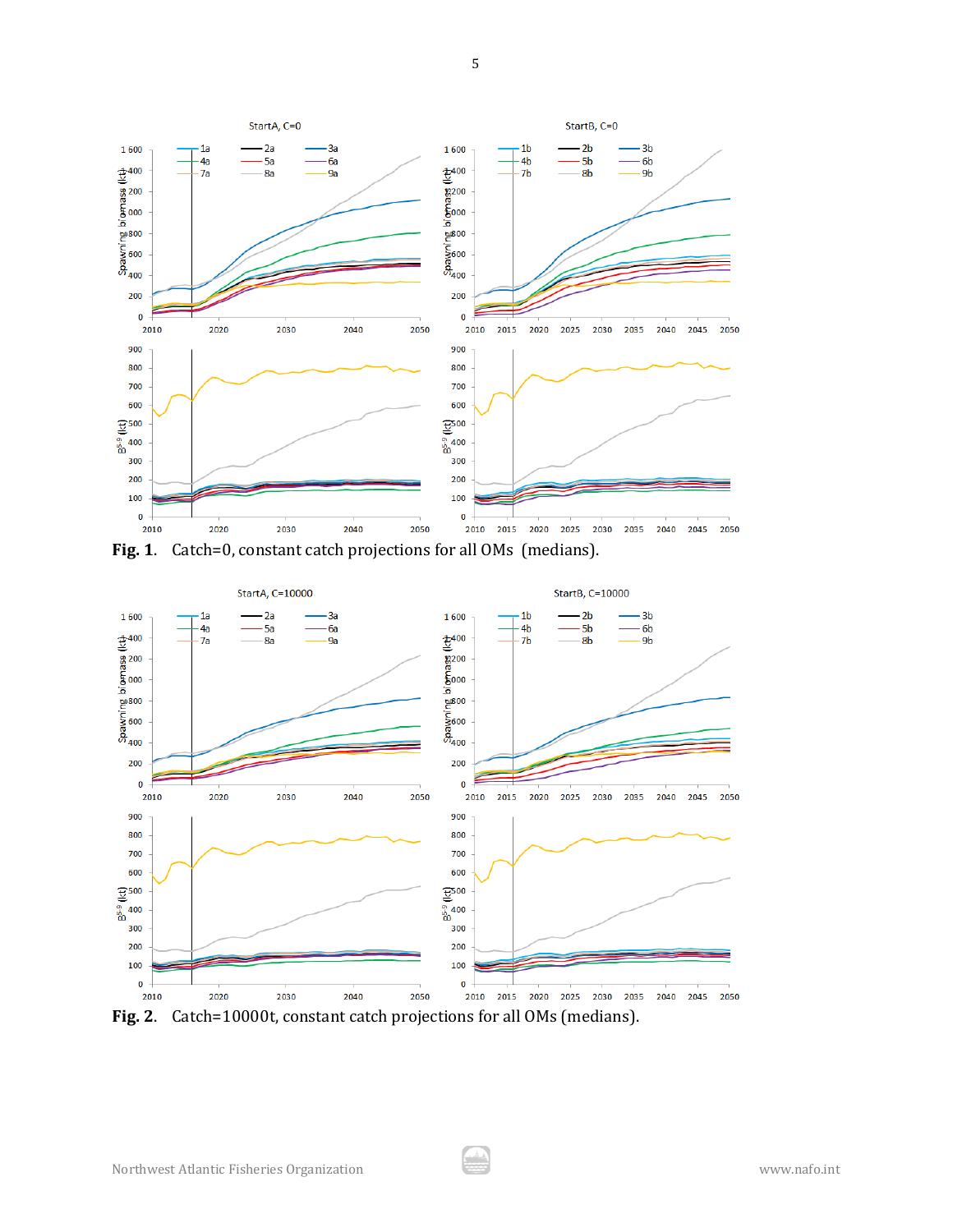*Note*:<br>1a/b: baseline; 2a/b: 10+ plus group; 3a/b: *M*=0.12;<br>:5a/b: 01 survey series; 6a/b: 02 survey series; 4a/b: 10+ and *M*=0.12;5a/b: O1 survey series; 6a/b: O2 survey series; 7a/b: O3 survey series; 8a/b: *h*=0.5; and 9a/b: *M* increase. where the a/b subscripts refer to the StartA and StartB baselines respectively.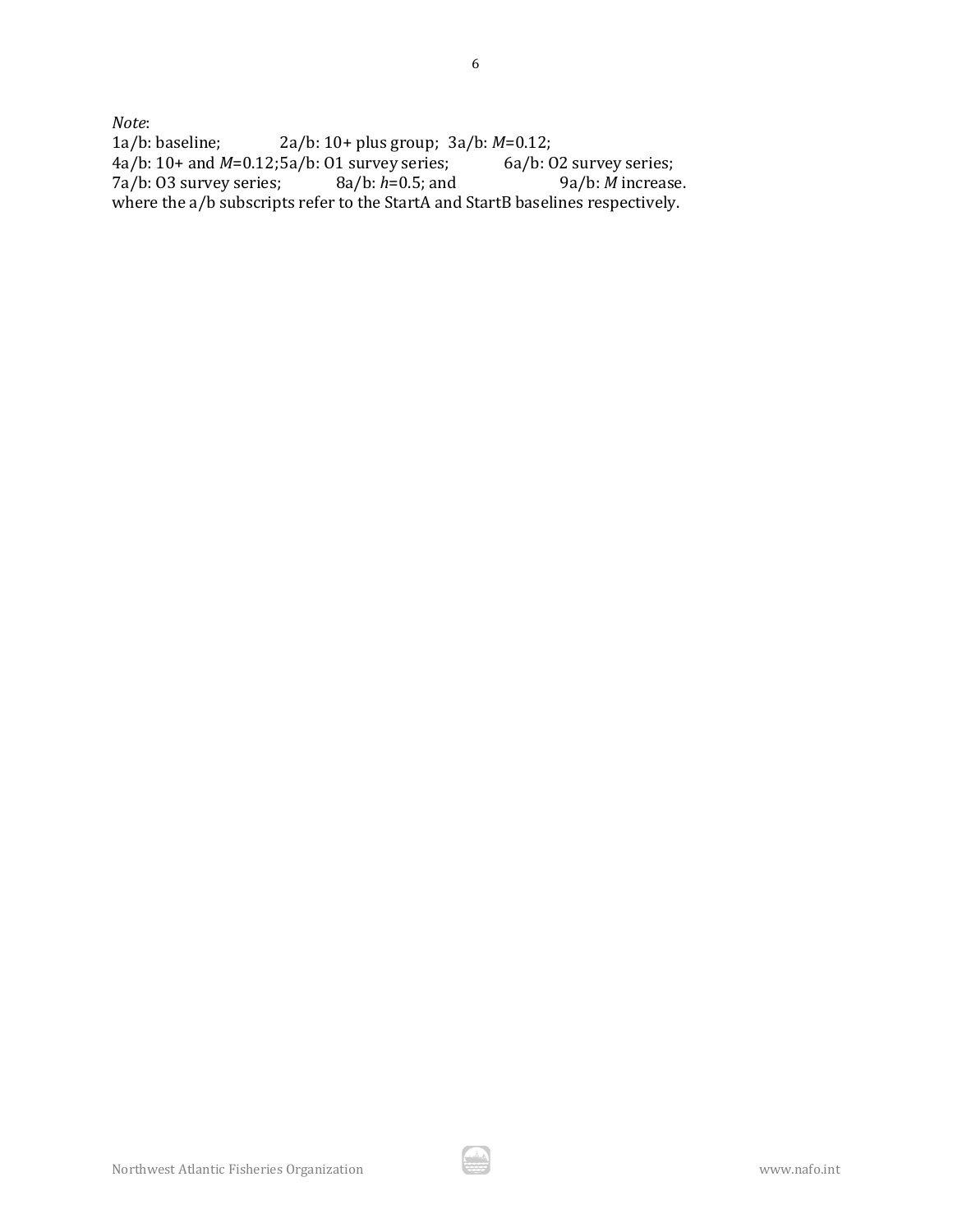

**Fig. 3**. Catch=20000t, constant catch projections for all OMs (medians).



**Fig. 4**. Catch=30000t, constant catch projections for all OMs (medians).

## *Note*:

| 1a/b: baseline;                                                                 | $2a/b: 10+ plus group;$                                                    | $3a/b: M=0.12;$          |  |  |  |
|---------------------------------------------------------------------------------|----------------------------------------------------------------------------|--------------------------|--|--|--|
|                                                                                 | $4a/b: 10+$ and $M=0.12$ ; 5a/b: 01 survey series; 6a/b: 02 survey series; |                          |  |  |  |
| $7a/b$ : 03 survey series; 8a/b: $h=0.5$ ; and                                  |                                                                            | 9a/b: <i>M</i> increase. |  |  |  |
| where the a/b subscripts refer to the StartA and StartB baselines respectively. |                                                                            |                          |  |  |  |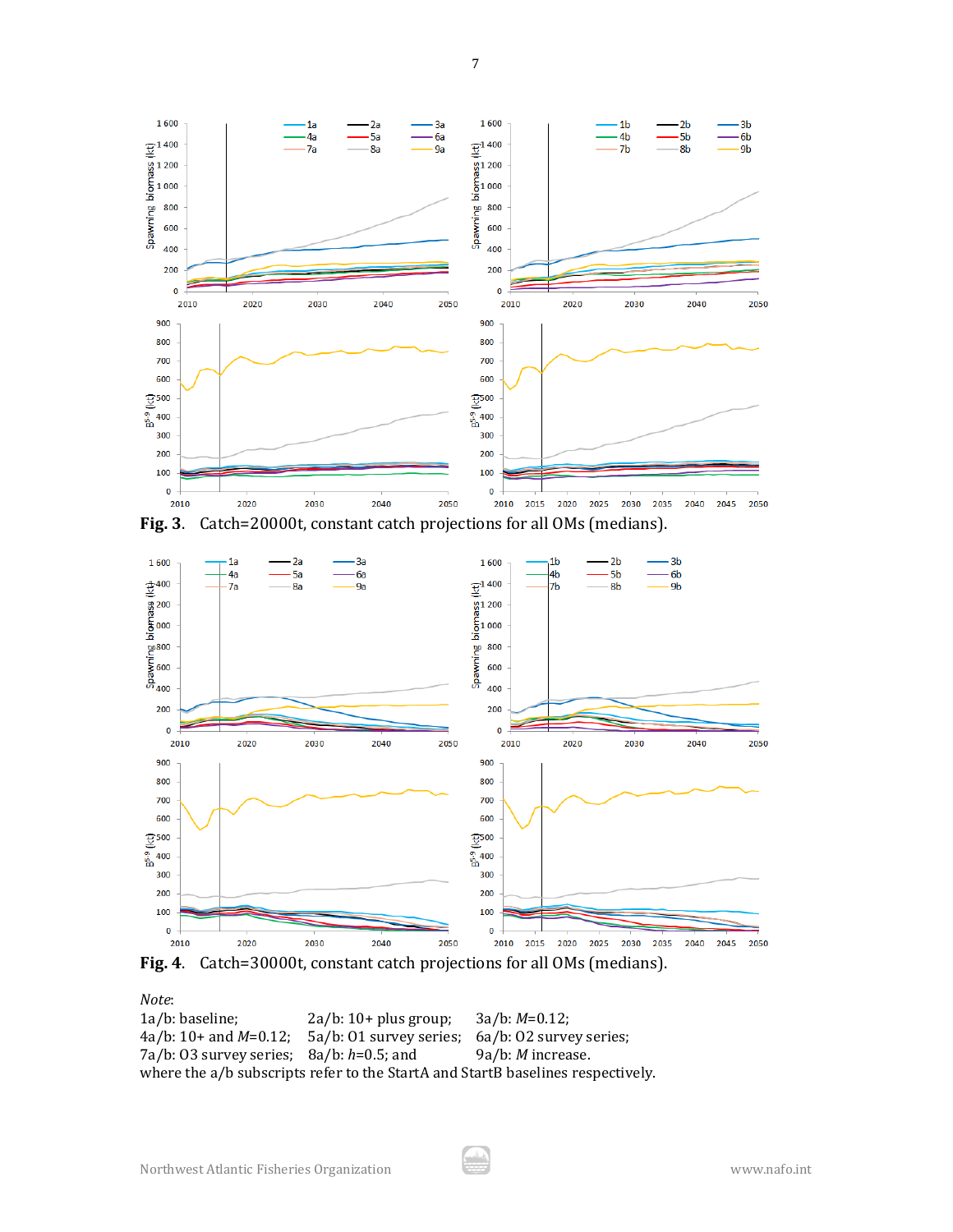

**Fig. 5**. Median and 90% PI envelopes (left side) and worm plots (right side) for projected catch, spawning biomass and exploitable biomass under **CMP1** for the **StartA** baseline OM.

A

8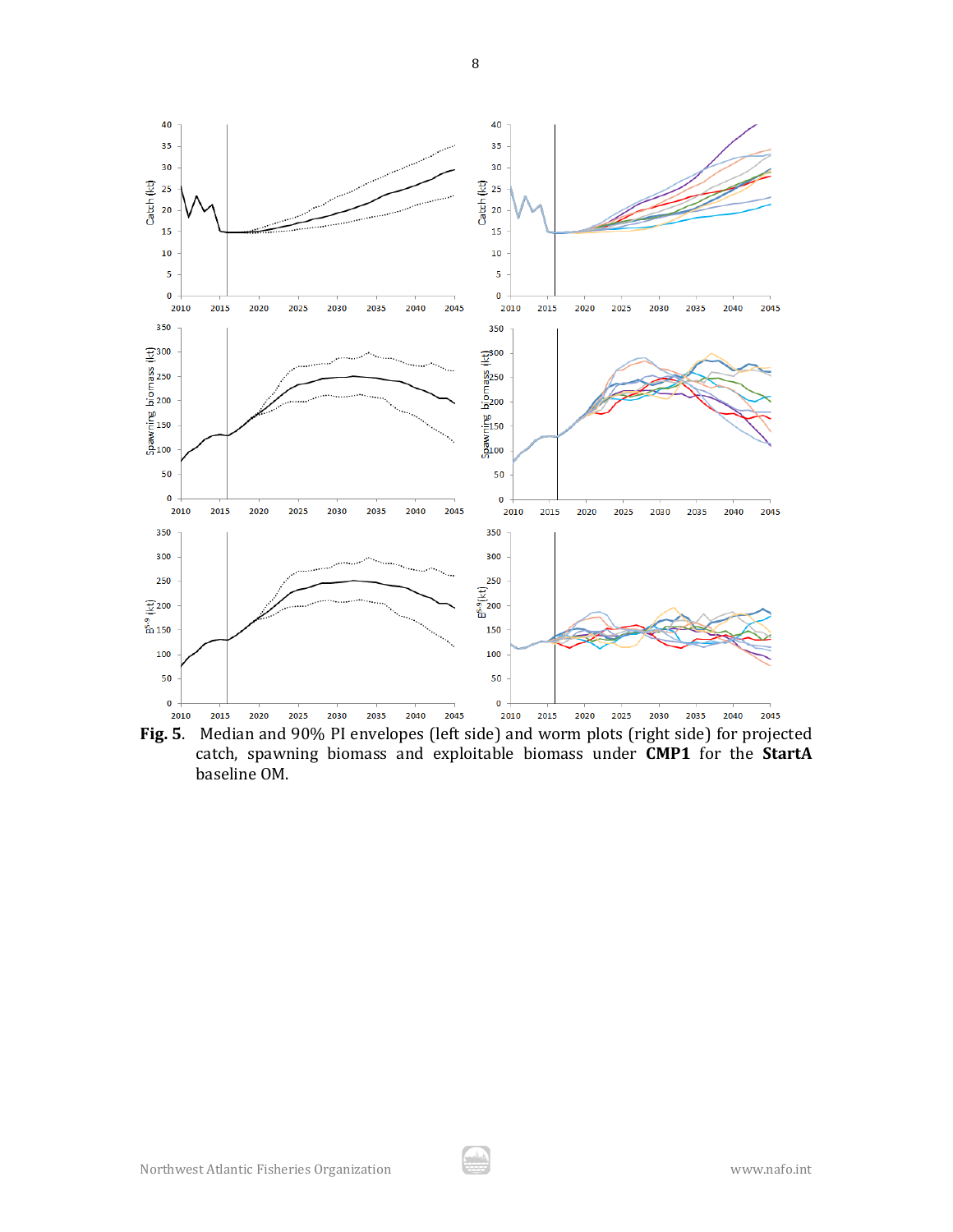

9

**Fig. 6**. Medians and 90% PIs for a series of performance statistics for StartA baseline OM managed under a 20000t constant catch scenario, and CMP1 to CMP4.



**Fig. 7**. Medians and 90% PIs for a series of performance statistics for four OMs with management under CMP1. The four OMs are 1a/b (the two baselines); 6a (fitted to the O2 selection of survey series); and 9a (an increase in *M* with age).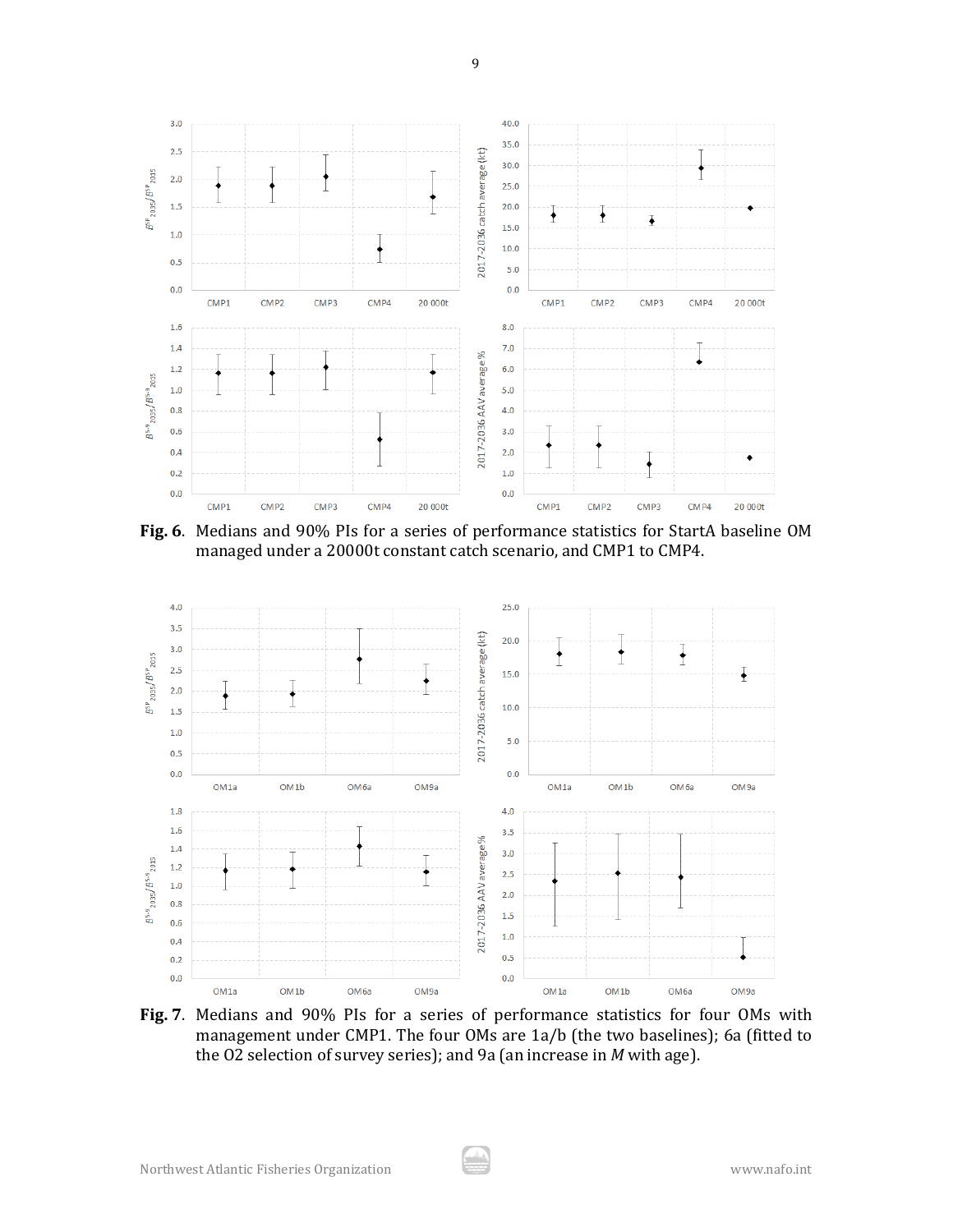#### **Appendix 1: Candidate Management Procedures Testing Methodology**

### **Projection methodology**

Projections into the future under a specific Candidate Management Procedure (CMP) are to be evaluated using the following steps.

#### Step 1: Begin-year numbers at age

The components of the numbers-at-age vector at the start of 2016 ( $N_{2016,a}$ :  $a = 0,..., m$ ) are obtained from the MLEs for an assessment of the resource. Error is included for ages 0 to 5 to allow for estimation imprecision in the assessment, i.e.:

$$
N_{2016,a} \to N_{2016,a} e^{\varepsilon_a} \qquad \qquad \varepsilon_a \text{ from } N(0, (\sigma_R)^2) \tag{1}
$$

where  $\sigma_R$  is the standard deviation of the stock-recruitment residuals (input here as  $\sigma_R = 0.2$ ). Equation 1 is approximate in that it omits to adjust for past catches from the year-class concerned, but these are so small that the differential effect is negligible.

#### Step 2: Catch

These numbers-at-age are projected one year forward at a time given a catch for the year concerned.

For 2016 and 2017 the 2016 TAC is assumed:

$$
C_y = 14799 \text{ t} \tag{2}
$$

From 2018 onwards:

 $C_{\gamma}$  is as specified by the CMP.

This requires specification of how the catch is disaggregated by age to obtain  $C_{y,a}$ , and how future recruitments are specified.

## Step 3: Catch-at-age (by number)

The  $C_{y,a}$  values are obtained under the assumption that the commercial selectivity function estimated for the last period (2000 to 2015) continues in the future.  $F_y$  is solved iteratively to achieve that the annual catch by mass:

$$
C_y = \sum_{a=0}^{m} w_{y,a}^{mid} N_{y,a} S_{y,a} F_y (1 - e^{-Z_{y,a}}) / Z_{y,a}
$$
\n(3)

where  $W_{y,a}^{mid}$  is taken as the average of the last 10 years (2006-2015) weight-at-age vectors, and hence that:

$$
C_{y,a} = N_{y,a} S_{y,a} F_y (1 - e^{-Z_{y,a}}) / Z_{y,a}
$$
\n(4)

The numbers-at-age can then be computed for the beginning of the following year  $(y+1)$ :

$$
N_{y+1,0} = R_{y+1} \tag{5}
$$

$$
N_{y+1,a+1} = N_{y,a}e^{-2y,a} \quad \text{for } 0 \le a \le m-2
$$
 (6)

$$
N_{y+1,m} = N_{y,m-1}e^{-2y,m-1} + N_{y,m}e^{-2y,m}
$$
\n(7)

The plus-group *m* is 10 or 14 depending on the OM.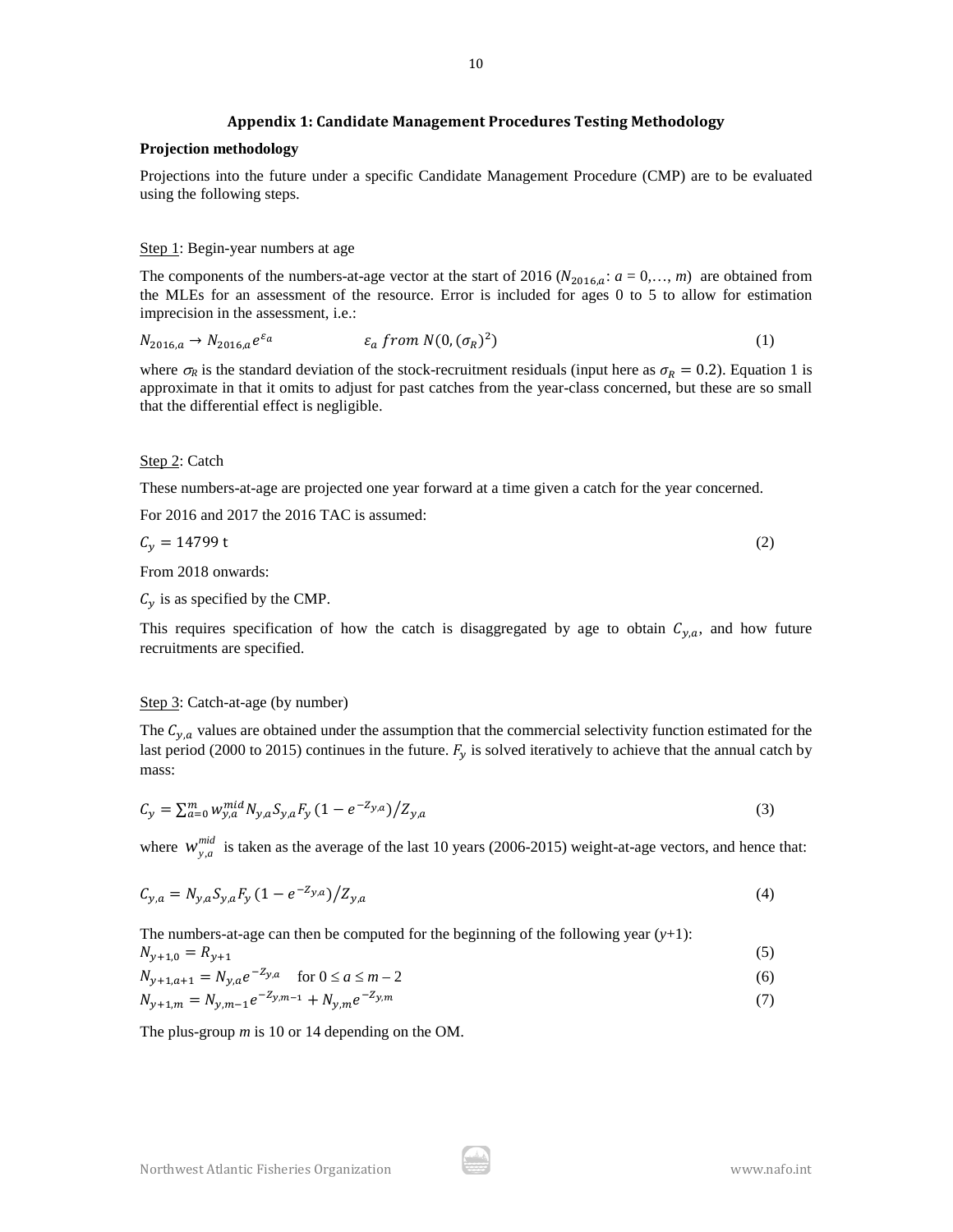## Step 4: Recruitment

Future recruitments for the baseline and sensitivity SCAA operating models are provided by a Beverton-Holt stock-recruitment relationship:

$$
R_{y} = \frac{4hR_{0}B_{y}^{sp}}{b_{0}(1-h)+(5h-1)B_{y}^{sp}}e^{(\varphi_{y}-(\sigma_{R})^{2}/2)}
$$
(8)

Log-normal fluctuations are introduced by generating  $\varphi_y$  factors from  $N(0, (\sigma_R)^2)$  where  $\sigma_R$  is input (0.2).  $b_0$  is as estimated for that Operating Model. For the baseline SCAA,  $h$  is fixed (0.9).

$$
B_{\mathcal{Y}}^{sp} = \sum_{a=1}^{m} f_a w_{\mathcal{Y},a}^{strt} N_{\mathcal{Y},a}
$$
\n<sup>(9)</sup>

where  $w_{y,a}^{strt}$  is taken to be the average of the last 10 years (2006-2015) weight-at-age vectors.

#### Step5:

The information obtained in Step 1 is used to generate values of the abundance indices  $I_{2016}^l$  (in terms of biomass or of numbers), and similarly for following years. The EU survey is assumed to continue sampling the 0-1400m depth zone. Indices of abundance in future years will not be exactly proportional to true abundance, as they are subject to observation error. Log-normal observation error is therefore added to the expected value of the abundance index evaluated, i.e.:

$$
I_y^i = q^i B_y^i e^{\varepsilon_y^i} \tag{10}
$$

with

$$
\varepsilon_y^i \qquad \text{from } N(0, (\sigma^i)^2)
$$

where

$$
B_y^i
$$
 is the biomass available to the survey:  
\n
$$
B_y^i = \sum_{a=0}^m w_{y,a}^i S_a^i N_{y,a} e^{-Z_{y,a} T^i / 12}
$$
\n(11)

The survey selectivities are assumed to remain unchanged.

The constant of proportionality  $q^{i}$  and residual standard deviation  $\sigma^{i}$  are as were estimated directly in the associated assessment.

## Step 6:

Given the new survey indices  $I_y^l$  compute  $TAC_{y+1}$  using the CMP (aside from the fixed values assumed for 2016 and 2017).

## Step 7:

Steps 1-6 are repeated for each future year in turn for as long a period as desired, and at the end of that period the performance of the candidate MP under review is assessed by considering statistics such as the average catch taken over the period and the final spawning biomass of the resource.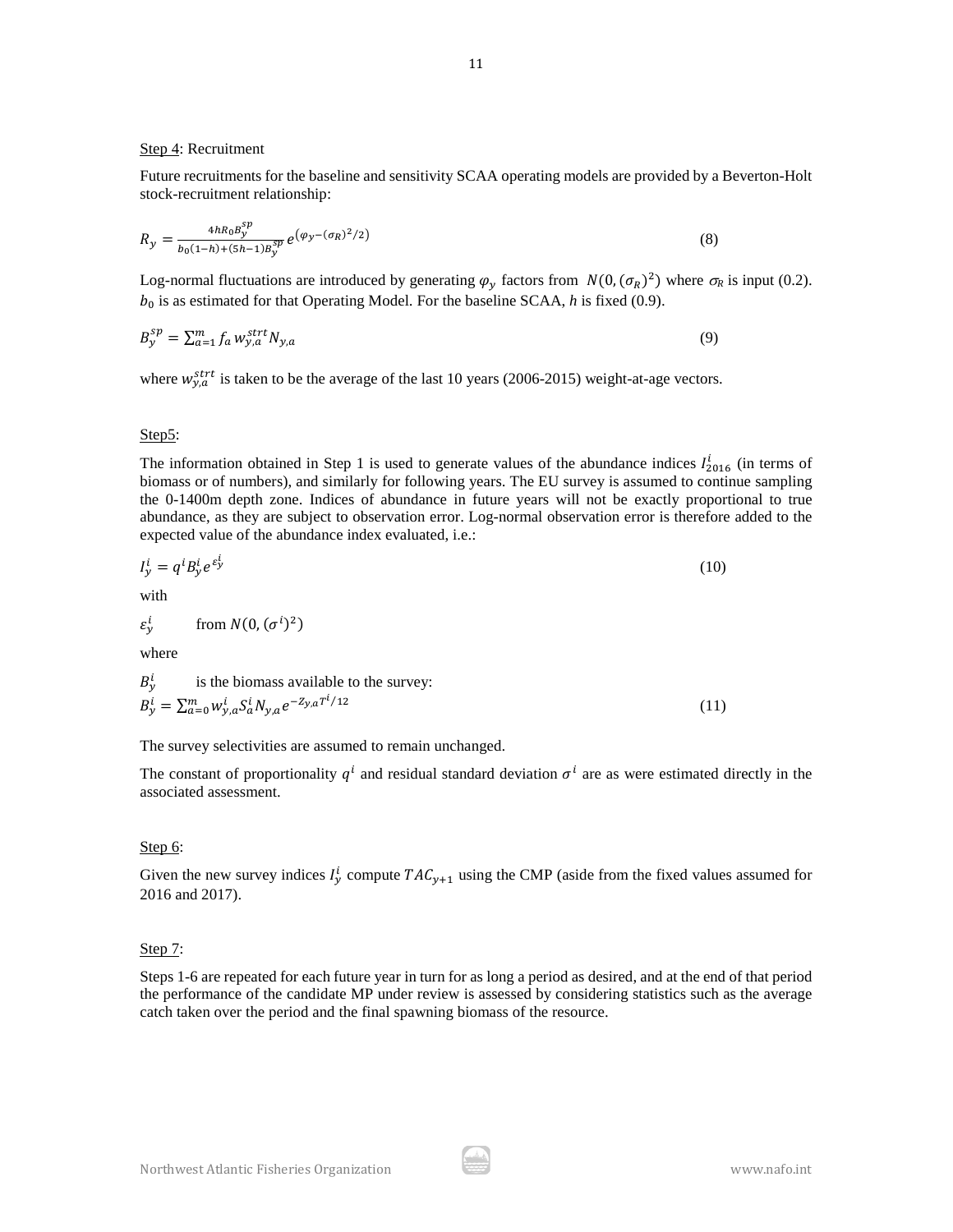#### **Performance Targets and Statistics**

NAFO/FC-SC Doc. 17-xx lists the following general management objectives:

- 1. Restore to within a *prescribed period of time* or maintain at *Bmsy*
- 2. The risk of failure to meet the *Bmsy* target and interim biomass targets within a *prescribed period of time* should be kept moderately low
- 3. Low risk of exceeding *Fmsy*
- 4. Very Low risk of going below an established threshold (e.g. *Blim*\* or *Blim* proxy)
- 5. Maximize yield in the short, medium and long term
- 6. The risk of steep decline of stock biomass should be kept moderately low
- 7. Keep inter annual TAC variation below established thresholds

A number of mathematical expressions (Performance Statistics) are proposed here to capture these objectives:

- (a)  $P_{2025}/P_{2015}$ ,  $P_{2035}/P_{2015}$  and  $P_{2045}/P_{2015}$ , where  $P_v$  is the population size in year *y*;
- (b)  $P_{lowest}/P_{2015}$ , where  $P_{lowest}$  is the lowest population size during evaluation period (2016-2046);
- (c)  $P_{lowest}/P_{min}$ , where  $P_{min}$  is the lowest population size during the assessment period (1975-2015);
- (d)  $P_{2035}/P_{target}$ , where  $P_{target}$  is pre-defined recovery target population size, for which the average value over the period 1975 to 1999 for the assessment/operating model concerned will be used for the moment pending further discussions;
- (e)  $P_{2035}/P_{MSY}$  and  $P_{2045}/P_{MSY}$  where  $P_{MSY}$  is the population level when maximum sustainable yield is achieved;
- (f)  $F_{2035}/F_{MSY}$  and  $F_{2045}/F_{MSY}$  where  $F_{MSY}$  is the fishing mortality rate needed to achieve maximum sustainable yield.

In each of them, population can be measured as total numbers  $(N_y^{tot})$ , total biomass  $(B_y^{tot})$ , exploitable numbers (ages 5 – 9) ( $N_y^{5-9}$ ), exploitable biomass ( $B_y^{5-9}$ ), survey index ( $B_y^i$ ) or spawning biomass ( $B_y^{sp}$ ), (though with primary focus on exploitable biomass for  $P_{target}$ ) where:

$$
N_{y}^{tot} = \sum_{a=0}^{m} N_{y,a} \tag{12}
$$

$$
B_{y}^{tot} = \sum_{a=0}^{m} w_{y,a}^{st} N_{y,a}
$$
 (13)

$$
N_{y}^{5-9} = \sum_{a=5}^{9} N_{y,a} \tag{14}
$$

$$
B_{y}^{5-9} = \sum_{a=5}^{9} w_{y,a}^{mid} N_{y,a}
$$
 (15)

 $B_y^i$ : equation 11

 $B_{y}^{sp}$ : equation 9

The fishing mortality rate refers to the apical fishing mortality rate (age at which selectivity is  $1 - \text{age } 8$  for the baseline OMs).

The catch-related objectives can be captured by:

(g) (Average) annual catch over short, medium and long terms:

$$
C_{2017}, C_{2018}, C_{2019}, \Sigma_{y=2017}^{2021} C_y / 5, \Sigma_{y=2017}^{2026} C_y / 10, \Sigma_{y=2017}^{2036} C_y / 20
$$

(h) Average annual variation in catch over short and long terms:

$$
AAV_{2017-2021} = \frac{1}{5} \sum_{y=2017}^{2021} |C_y - C_{y-1}| / C_{y-1}
$$
 and  

$$
AAV_{2017-2036} = \frac{1}{20} \sum_{y=2017}^{2036} |C_y - C_{y-1}| / C_{y-1}
$$